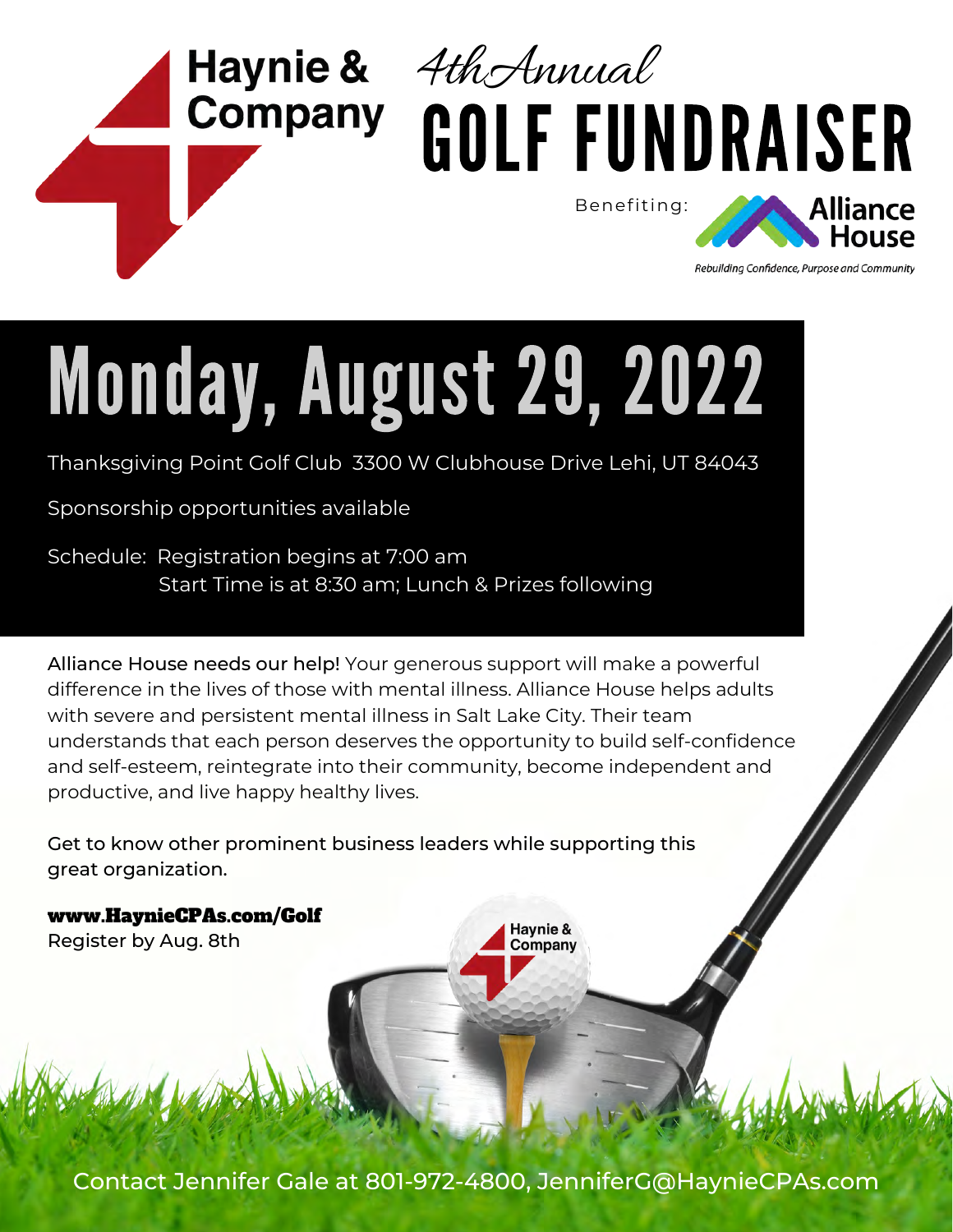# SPONSORSHIP LEVELS

#### Presenting Sponsor \$5,000: (1 opportunity available)

Golf package for 8, Recognition as the presenting sponsor, Publicity in marketing materials, website & social media, logo signage in prominent areas, Recognition & signage during the awards ceremony, 2-minute speech at luncheon, Opportunity for company representatives and/or pop-up banners to be at registration and luncheon, press release mention, Promotional items in swag bags

#### Gold Sponsor \$3,500: (2 opportunities available)

Golf package for 8, Recognition at luncheon, Publicity in marketing materials, logo signage in prominent areas and website & social media blasts, Opportunity for company representatives and/or pop-up banners to be at registration. Promotional items in swag bags

#### Silver Sponsor \$2,500: (5 opportunities available)

Golf package for 4, Recognition at luncheon, Publicity in marketing materials, logo signage, website & social media blasts, Opportunity for pop-up banners to be at luncheon, Promotional items in swag bags

#### Lunch Sponsor \$3,000: (1 opportunity available)

Golf package for 4, Recognition at luncheon, Publicity in marketing materials, logo signage at luncheon, website & social media blasts, Opportunity for popup banners to be at luncheon, Promotional items in swag bags

#### Breakfast Sponsor \$2,000: (1 opportunity available)

Golf package for 4, Publicity in marketing materials, logo signage near breakfast area, website & social media blasts, Opportunity for company representatives to be at breakfast area, Promotional items in swag bags

#### Swag Sponsor \$2,000: (1 opportunity available)

Golf package for 4, Publicity in marketing materials, logo signage, website & social media blasts, Exclusive logo placement on swag bags. Promotional items in swag bags

#### Golf Cart Sponsor \$1,750: (1 opportunity available)

Golf package for 4, logo signage by cart area, logo signage on every cart, website & social media blasts, Promotional items in swag bags

#### Longest Drive Sponsor \$1,500: (2 opportunities available)

Golf package for 4, Publicity in marketing materials, logo signage, website & social media blasts, 2 Promotional gift items for contest winners, Opportunity for company representatives to be at contest hole

#### Closest to Pin Sponsor \$1,500: (2 opportunities available)

Golf package for 4, Publicity in marketing materials, logo signage, website & social media blasts, 2 promotional gift items for contest winners, Opportunity for company representatives to be at contest hole

#### Prize Sponsor \$1,500: (2 opportunities available)

Golf package for 4, website & social media blast, logo signage on all prizes, logo signage during luncheon, Promotional items in swag bags

#### Team/Hole Sponsor \$750: (15 opportunities available)

Golf package for 4, website & social media blast, logo signage at tee box, Opportunity for company representatives to be at assigned hole, Promotional items in swag bags

Please have 144 promotional items delivered to us for swag bags by Aug. 18

\*Golf Package for each player includes Green Fees, Cart Fees, Driving Range Balls and Swag Bag. Visit HaynieCPAs.com/Golf for more details.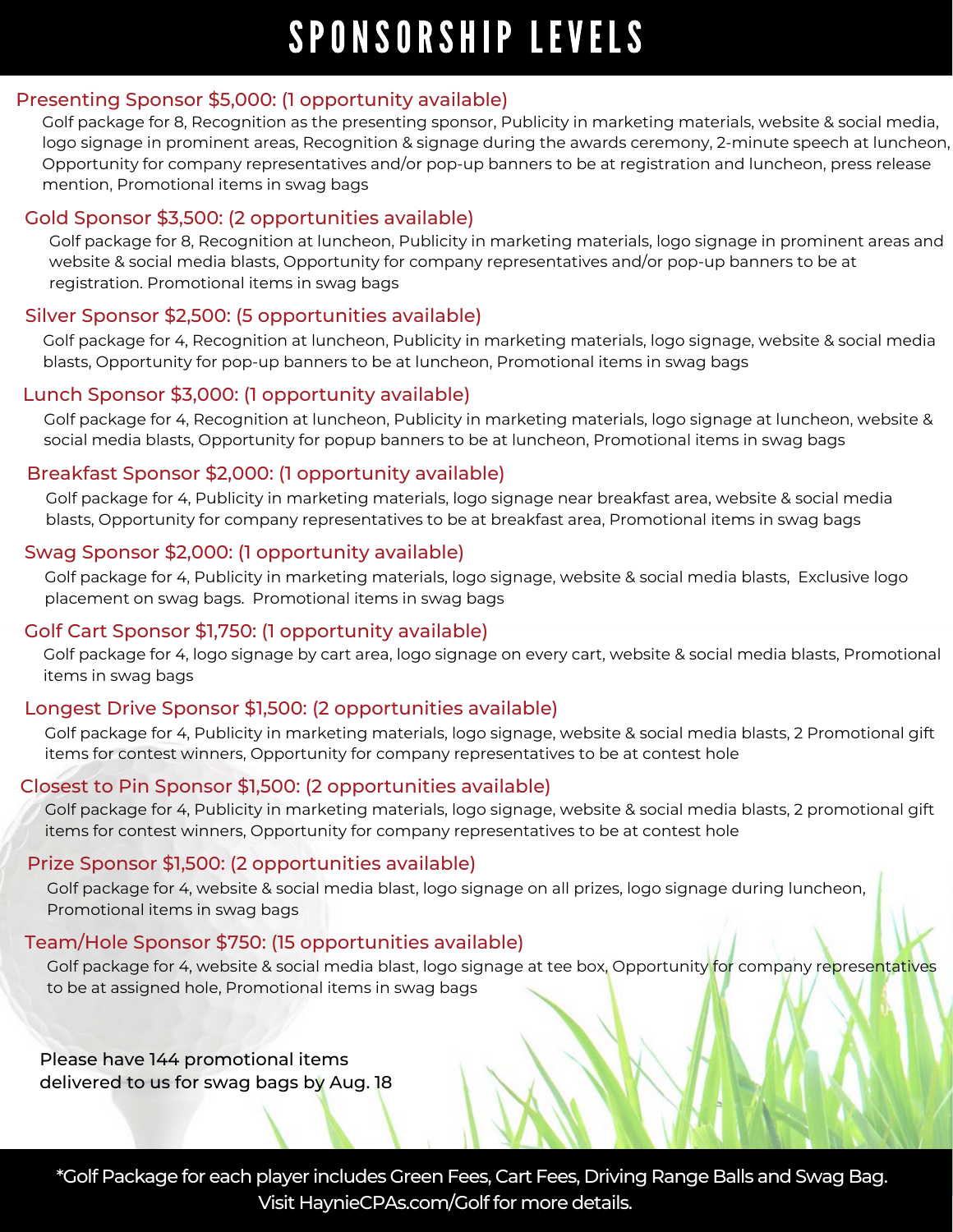

Haynie & Company Golf Fundraiser

*Benefiting Alliance House*

## **2022 SPONSORSHIP REGISTRATION AND PAYMENT FORM**

*(Please register by August 8th)*

## **Method of Payment:**

| <b>Credit Card</b>                                 | <b>Check Payment</b>                                                                                                       |
|----------------------------------------------------|----------------------------------------------------------------------------------------------------------------------------|
| Please circle type of Credit Card:                 | Contact Jennifer Gale at JenniferG@HaynieCPAs.com or<br>801-972-4800.<br>Send and make checks payable to: Haynie & Company |
| □ Master Card □ Visa □ American Express □ Discover |                                                                                                                            |
| Name:                                              | Attn: Haynie & Company Golf Fundraiser<br>1785 W 2300 S, Salt Lake City, UT 84119                                          |
| Card No:                                           | Name:                                                                                                                      |
| Security Code:<br>Expiration:                      | <b>Check Number:</b>                                                                                                       |
| Zip Code:                                          | Amount: \$                                                                                                                 |
| Amount: \$                                         | Description:                                                                                                               |

**X**

**Signature Payment Date**

If you have any questions, please contact Jennifer Gale at JenniferG@HaynieCPAs.com or 801-972-4800

Individuals who make a gift may need to know our tax identification (EIN) number. The tax ID number for Alliance House is: 74-2440617